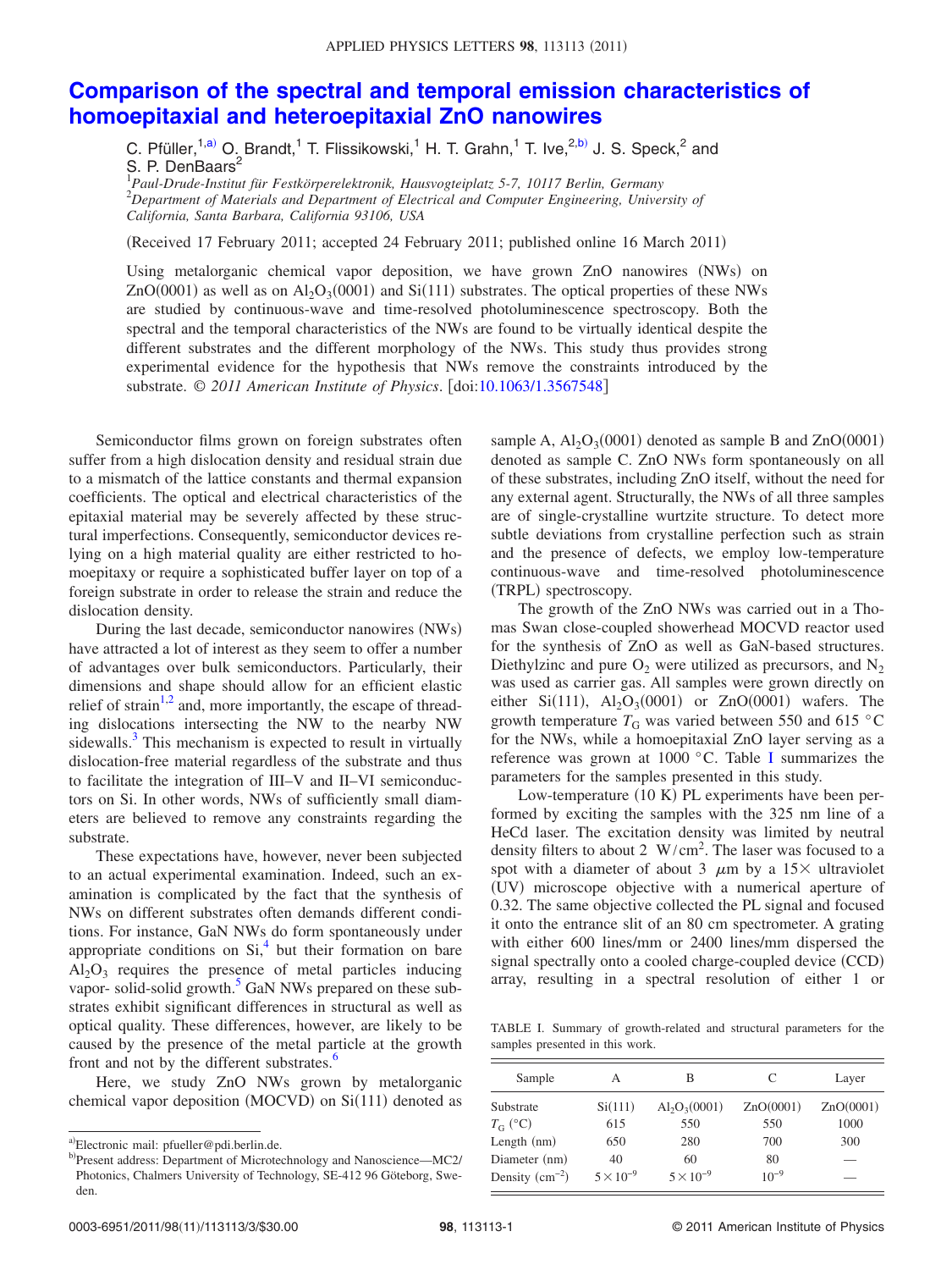<span id="page-1-0"></span>

FIG. 1. Topviews (left) and sideviews (right) of as-grown ZnO NWs on Si (top),  $Al_2O_3$  (middle), and ZnO (bottom) as obtained by a scanning electron microscope. The scale bars correspond to 500 nm.

0.25 meV. The absolute spectral position was calibrated with the HeCd laser line at  $325.02(2)$  nm [3.814 66(23) eV]. The transition energies are thus accurate to within 30  $\mu$ eV. TRPL transients were measured using the second harmonic of an optical parametric oscillator pumped by a tunable femtosecond Ti:sapphire laser. Again, the excitation wavelength was 325 nm. The excitation pulses had a duration of 200 fs at a repetition rate of 76 MHz. A 22 cm spectrometer dispersed the signal spectrally, which was then detected by a streak camera. The spectral and temporal resolution of the system was 2 nm and less than 5 ps, respectively.

Scanning electron micrographs of the three NW samples are shown in Fig. [1.](#page-1-0) Their morphology differs drastically. While the NWs of samples B and C grow perpendicular, the NWs of sample A are strongly inclined without any preferred direction or angle similar to the report of Nayak *et al.*[7](#page-2-6) Coalesced NWs can be found in all three samples with sample C showing strongly coalesced NWs and even wall-like structures. The average NW diameter ranges from 40 nm in sample A to 80 nm in sample C with strong variations in NW diameter in samples B and C. The NW length varies from 280 to 700 nm. These numbers are summarized in Table [I.](#page-0-2)

The pronounced differences in morphology, however, do not manifest themselves in the PL spectra of the samples as seen in Fig. [2.](#page-1-1) In fact, the PL spectra of the three NW samples are virtually identical regarding the energy, width, and intensity of the transitions observed. All the samples exhibit two distinct, sharp transitions labeled according to Ref. [8](#page-2-7) as  $I_9$  at 3.3566 and  $I_8$  at 3.3597 eV, which originate from excitons bound to neutral In and Ga donors  $[(D^0, X)],$ respectively. The presence of these impurities can be attributed to the parallel use of the reactor for  $(In,Ga)N$  growth. The gray-shaded curve depicts the PL spectrum of a homoepitaxial ZnO layer grown in the same reactor. It is dominated by the  $I_8$  transition, but additionally exhibits weak transitions at 3.3612 and 3.364 eV, most likely being due to the  $I_5$  and the  $I_3$  lines.<sup>8</sup> The linewidth [full width at half maximum (FWHM)] of the  $I_8$  and the  $I_9$  transitions in the

<span id="page-1-1"></span>

FIG. 2. (Color online) Normalized high resolution PL spectra recorded at 10 K of the samples under investigation. The gray-shaded area depicts the PL of a ZnO layer grown homoepitaxially in the same MOCVD system. The inset shows the PL of the NW samples on a logarithmic scale for a larger energy range. The PL spectra are vertically shifted for clarity.

NWs ranges from 0.7 to 1.1 meV. These values belong to the narrowest linewidths reported for NW ensemble luminescence.<sup>9–[12](#page-2-9)</sup> An additional, comparatively broad transition due to the radiative recombination of surface excitons  $(SX)$  can be found at 3.365 eV (Refs. [9,](#page-2-8) [13,](#page-2-10) and [14](#page-2-11)) in the PL of samples B and C. All of the above values are compiled in Table [II](#page-1-2) for an easy comparison.

The inset of Fig. [2](#page-1-1) depicts the PL spectra of our samples over a large energy range. Close to the main  $(D^0, X)$  transitions, their first and second longitudinal optical phonon replicas are visible at about 3.29 and 3.21 eV.<sup>15</sup> Furthermore, the two-electron satellites of the  $(D^0, X)$  transitions are observed at around  $3.315$  eV.<sup>16</sup> No traces of green luminescence, which is frequently observed for ZnO and attributed to native defects, $\frac{17}{17}$  are detected. This absence of green luminescence and the sharp and intense exciton transitions comparable to a homoepitaxial ZnO layer illustrate the high optical quality of the NWs regardless of the substrate.

The high intensity observed in the PL spectra of the NWs suggests a high internal quantum efficiency. To substantiate this presumption and for obtaining quantitative data, we perform TRPL spectroscopy. Figure [3](#page-2-15) shows the PL transients for the three NW samples at a temperature of 15 K. These transients are integrated over all excitonic transitions observed in Fig. [2](#page-1-1) and are thus a measure of a combined PL decay time. The similarities between the samples are once again striking. All transients are nonexponential, but exhibit

<span id="page-1-2"></span>TABLE II. Energies and linewidths of the excitonic transitions observed in the PL spectra of the ZnO NW samples. Also given is their combined  $(\Sigma)$ decay time.

| Sample    |                 | А       | В               | C         |
|-----------|-----------------|---------|-----------------|-----------|
| Substrate |                 | Si(111) | $Al_2O_3(0001)$ | ZnO(0001) |
| $I_0$     | Energy $(eV)$   | 3.3566  | 3.3566          | 3.3566    |
|           | FWHM (meV)      | 0.7     | 0.9             | 0.8       |
| $I_{8}$   | Energy $(eV)$   | 3.3597  | 3.3597          | 3.3597    |
|           | FWHM (meV)      | 1.1     | 0.8             | 0.8       |
| <b>SX</b> | Energy $(eV)$   | -       | 3.365           | 3.365     |
| Σ         | Decay time (ps) | 310     | 240             | 240       |